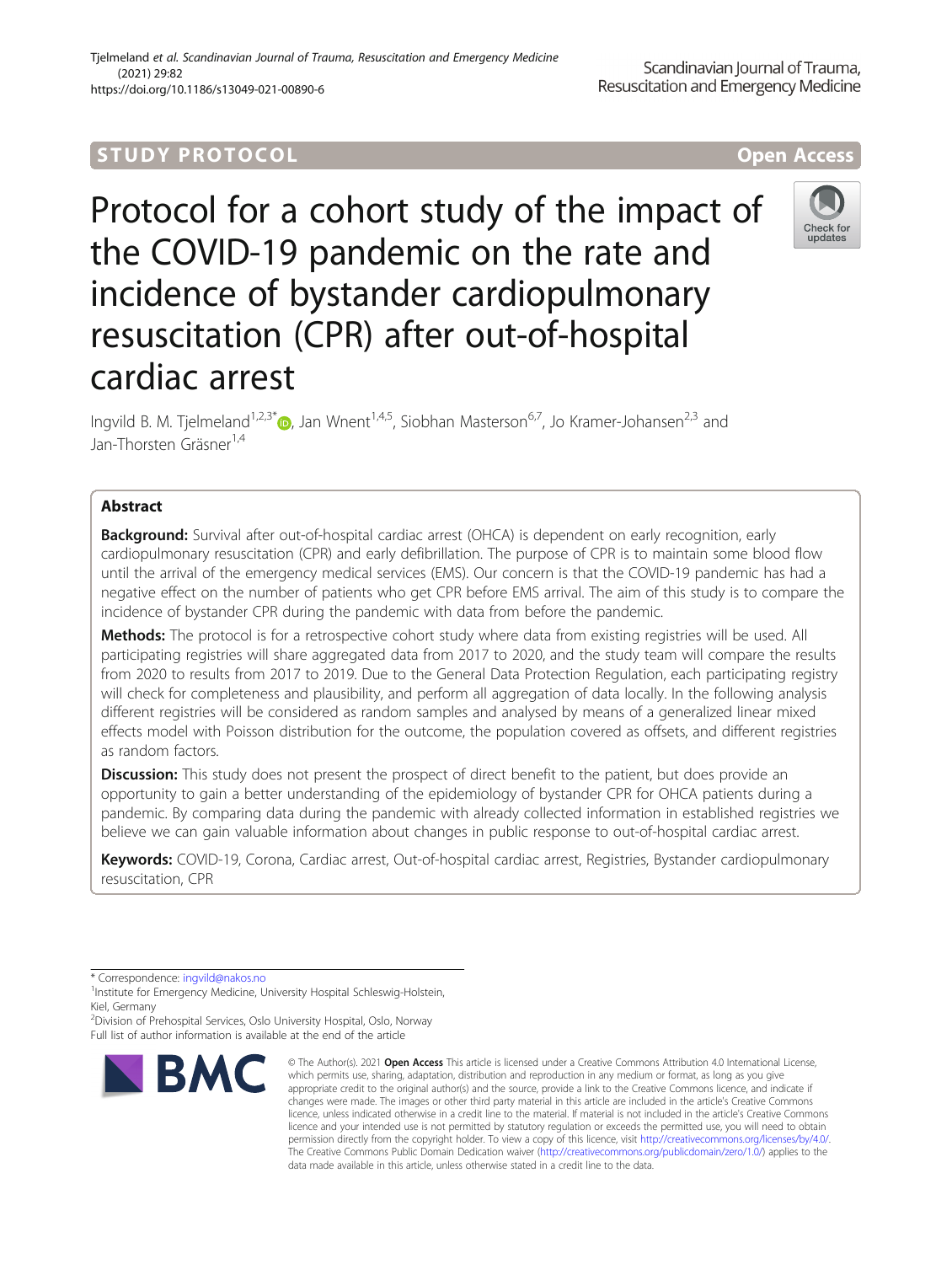# Background

Out-of-hospital cardiac arrest (OHCA) has a high mortality rate and is still one of the leading causes of death in the developed world  $[1, 2]$  $[1, 2]$  $[1, 2]$  $[1, 2]$  $[1, 2]$ . Survival after OHCA is dependent on early recognition, early cardiopulmonary resuscitation (CPR) and early defibrillation. The chain-of-survival concept highlights both the time-sensitive nature of interventions and also that high quality in all stages of treatment is neces-sary to increase survival rates [\[3](#page-3-0)].

The purpose of CPR is to maintain a minimum of circulation to vital organs. No CPR or CPR of poor quality does not provide the cells in the body with adequate oxygen and results in rapid cell death. For patients suffering OHCA that is not witnessed by Emergency Medical Services (EMS), the person who witnesses collapse or discovers the patient i.e., bystander, needs to start CPR. Bystander CPR has been advocated and taught since the 1960s, but implementation has proven difficult. In publications reporting data from registries worldwide, bystander CPR rates ranged from 5.5 to 70.5% [[2](#page-3-0)]. In a European study bystander CPR ranged from 13 to 82% [[1\]](#page-3-0) and in a study from Asia the reported rate varied from 10.5 to 40.9% [\[4](#page-3-0)]. In Australia and New Zealand, the reported bystander rate was 41% and varied between 36 and 50% [[5](#page-3-0)]. In the annual report from the United States registry of cardiac arrest (CARES registry) from 2019, bystander CPR rate was 41.2% [[6\]](#page-4-0). Bystander CPR rate is not a fixed feature of a region. It can be improved by interventions such as public information and training, as shown in a recent study from Asia [\[7](#page-4-0)].

Dispatch-assisted CPR has been implemented in many countries the last 20 years, and has in previous studies shown to improve the bystander CPR rates [[7\]](#page-4-0). However major events in society may impact on bystander CPR. When the COVID-19 pandemic hit, the American Heart Association and the European Resuscitation Council both published guidelines for resuscitation of known/ suspected positive cases  $[8, 9]$  $[8, 9]$  $[8, 9]$  $[8, 9]$  $[8, 9]$ . The recommendations in these guidelines were influenced by the potential for aerosol generation as a result of performing chest compressions and airway management. The recommendations were as follows:

- Compression-only resuscitation and public-access defibrillation.
- Lay rescuers who are willing, trained and able to do so, may wish to deliver rescue breaths to children in addition to chest compressions.
- Healthcare professionals should use personal protective equipment for aerosol-generating procedures during resuscitation.
- Healthcare providers should consider defibrillation before donning aerosol generating personal

protective equipment in situations where the provider assesses the benefits may exceed the risks.

- When assessing breathing in situations with suspected or confirmed COVID-19, look for normal breathing. In order to minimise the risk of infection, do not open the airway and do not place your face next to the victims' mouth / nose.
- Lay rescuers should consider placing a cloth/towel over the person's mouth and nose before performing chest compressions and public-access defibrillation in situations with suspected or confirmed COVID-19. This may reduce the risk of airborne spread of the virus during chest compressions.
- For children in cardiac arrest rescuers who are willing and able should also open the airway and provide rescue breaths, as per 2015 guidelines, knowing that this is likely to increase the risk of infection.

Dispatch centres were also recommended to screen all calls for COVID-19 symptoms in the patient and among household members in order to assess the risk of infection for first responders and EMS personnel. This information could be used to alert the responding personnel to take precautions such as donning airborneprecaution personal protective equipment (PPE). These new guidelines were often adopted for all emergency calls as knowledge of the transmission risk from presymptomatic and asymptomatic patients became more widespread and the need to avoid inadvertent transmission to health care providers became more pronounced. The new guidelines were not uniformly adopted between and within countries, and has been a point of controversy in some systems.

# Methods/design

## Aim

The objective of this study is to investigate the impact of the COVID-19 pandemic on the rate of bystander CPR, taking into consideration implementation of new guidelines for bystander CPR and changed dispatch protocol. Primary Objective

1. What is the bystander CPR incidence per 100,000 inhabitants during the COVID-19 pandemic compared with the previous 3 years?

# Secondary Objectives

2. What is the reported incidence of cardiac arrest during the COVID-19 pandemic compared with the previous 3 years?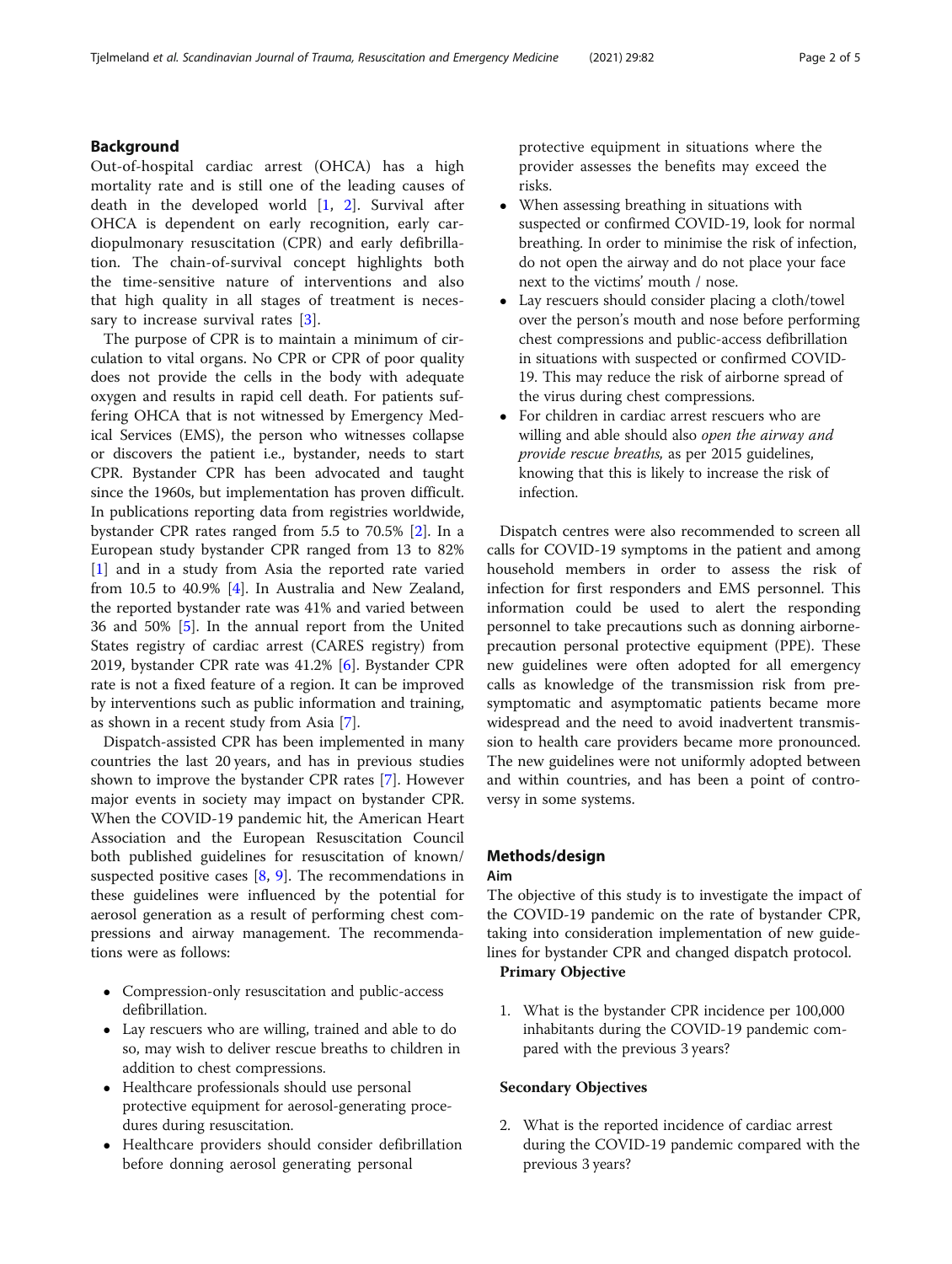## Design

This study is a retrospective cohort study, using data from existing out-of-hospital cardiac arrest registries.

During the COVID-19 pandemic different parts of the world were affected at different times and implementation of restrictions, precaution measures and changes to resuscitation guidelines occurred during different time intervals. Several studies have reported that the pandemic has had an effect on the incidence of cardiac arrest, the rate of bystander CPR and OHCA survival [[10](#page-4-0)–[12](#page-4-0)]. Variability is however to be expected due to the stochastic nature of rare events, and to different baselines in different registries. In order to see if the COVID-19 pandemic had had any real impact on the rate of bystander CPR, the results need to be compared with previous recordings.

In this study we will consider different registries (corresponding to different populations) as random samples from the world's target population. We will then compare the incidence during the COVID-19 time period to the 3 preceding years (2017–19) by means of a generalized linear mixed effects model.

#### Setting

## Inclusion criteria and exclusion criteria

All patients suffering OHCA from 1st of January 2017 to 31st of December 2020 will be included. Data will be extracted from existing registries. Patients will be included irrespective of their age, gender or personal factors. The start of the COVID-19 time period will be defined as the day that a state of emergency was declared for the region/country.

New-borns in need of resuscitation at birth will not be included. In-hospital cardiac arrest patients will also not be included in this study.

### Participating registries

All established registries that are able to process core data as described in the Utstein template of 2014 [[13](#page-4-0)] are invited to participate in this study. Requirements are a written letter of intent from the registry leader/board to participate in this study, a written consent to follow this study protocol and a valid ethical approval if needed (Supplementary document [1](#page-3-0)). The participants also need to be able to do the statistical calculations according to the specified analysis plan.

Within each registry the inclusion might be the entire registry or regions only, depending on data completeness. It might also be useful to divide into smaller regions within a registry during the analysis, as the impact of COVID-19 might be very different between areas.

## Study sites

All registries capable of delivering data as described are invited to participate.

## Statistical analysis

In this study we will consider different registries (corresponding to different populations) as random samples from the world's target population. We will then compare the incidence during the COVID-19 time period to the 3 preceding years (2017–19), by means of a generalized linear mixed effects model with Poisson distribution for the outcome, the population covered as offsets, and different registries as random factors.

## Discussion

This study does not present the prospect of direct benefit to the patient, but does provide an opportunity to gain a better understanding of the epidemiology of bystander CPR rates for cardiac arrest patients during a pandemic. It also gives us the opportunity to study population response to a pandemic.

### Data management

Due to the General Data Protection Regulation, each participating registry will check for completeness and plausibility, and perform all calculations locally. A statistical analysis plan will be provided by the study management team to each participating registry (Supplementary document [2\)](#page-3-0). In case of inconsistencies or relevant missing data, the problem will be solved locally or in cooperation with the study management team. Inclusion and exclusion for each analysis will be defined by the study management team, including how to perform the calculations. The calculated results will then be submitted to the study management team, who will compare results from the different regions.

## Project management

Stage 1: Establishing representatives in the study management team and the scientific committee. January 2021.

Stage 2: Establishing contact with registries that collect core Utstein variables, March 2021.

Stage 3: Data collection and local quality control of data, December 2021.

Stage 4: Quality control of preliminary results, April to July 2022.

Stage 5: Presentation of results and comparison with published results, August to October 2022.

Stage 6: Article writing and publication, August 2022 to January 2023.

## Steering Committee (SC):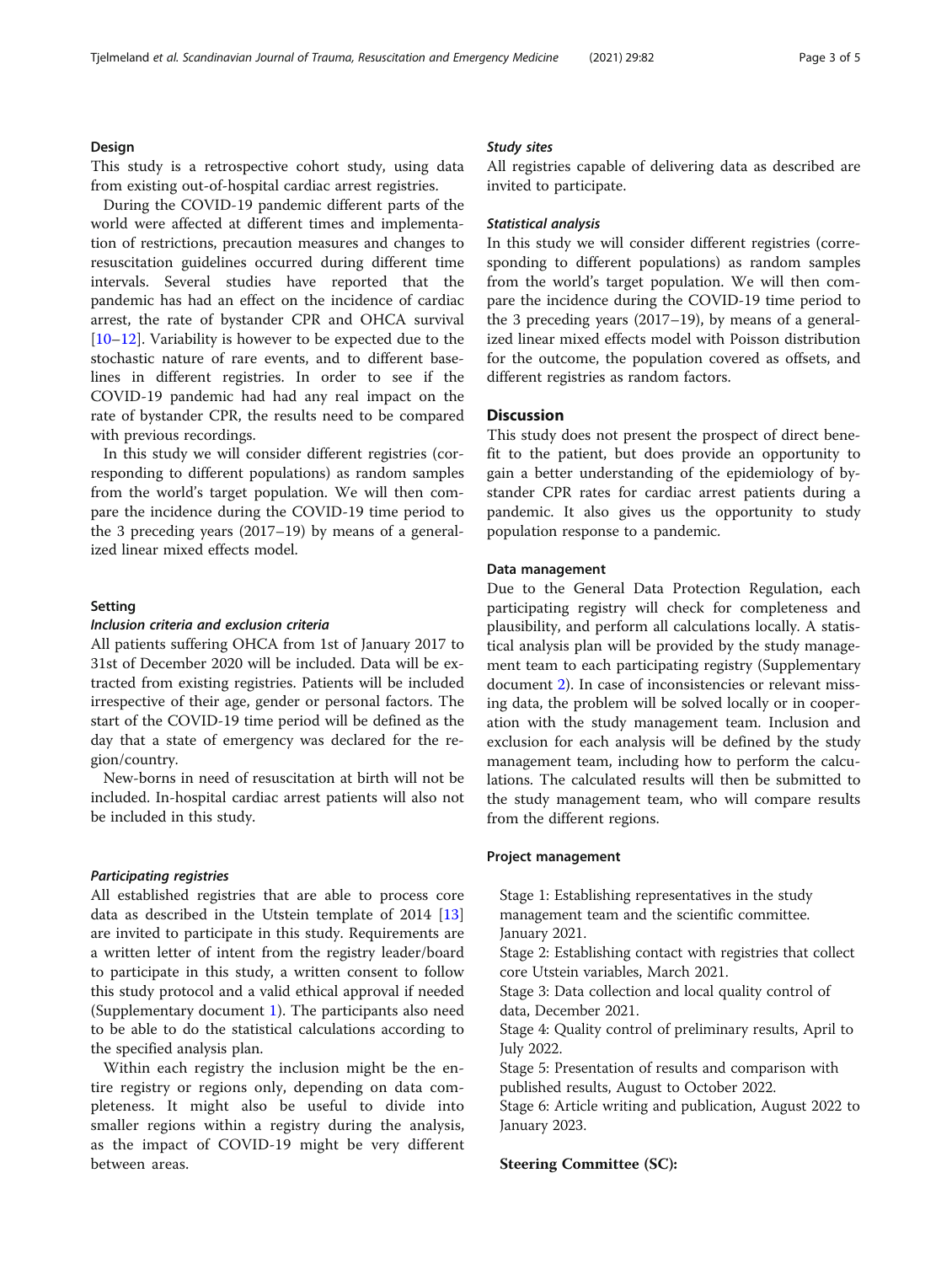<span id="page-3-0"></span>Brian McNally Marcus Ong Karen Smith. Jo Kramer-Johansen Eirik Skogvoll Rolf Lefering Jan Thorsten Gräsner Study Management Team (SMT): Ingvild B. M. Tjelmeland Jan Wnent Siobhan Masterson Jo Kramer-Johansen Rolf Lefering Jan Thorsten Gräsner Publication and Presentation Plans Authors as listed in the introduction.

Acknowledgement; all participants involved in data

collection.

The results will be published in a peer reviewed journal.

#### Abbreviations

CPR: Cardiopulmonary Resuscitation; EMS: Emergency Medical Services; OHCA: Out-of-hospital cardiac arrest; PPE: Personal Protective Equipment; SC: Steering Committee; SMT: Study Management Team

## Supplementary Information

The online version contains supplementary material available at [https://doi.](https://doi.org/10.1186/s13049-021-00890-6) [org/10.1186/s13049-021-00890-6.](https://doi.org/10.1186/s13049-021-00890-6)

#### Additional file 1. Memorandum of understanding.

Additional file 2. Preparation of data and statistical analysis of data for the COVID-19 bystander rate project.

#### Acknowledgements

We wish to acknowledge all the members of the Steering Committee; Brian McNally, Marcus Ong, Karen Smith, Jo Kramer-Johansen, Eirik Skogvoll, Rolf Lefering and Jan Thorsten Gräsner that have agreed to participate in this study, and who will be vital in data collection and analysis of the study.

## Authors' contributions

IT responsible for writing the protocol with JTG; planning the collection, management, analysis, and interpretation of data; writing of the report; and the decision to submit the report for publication. JW approving the protocol; planning the collection, management, analysis, and interpretation of data from the EuReCa registry; writing of the report; and the decision to submit the report for publication. SM approving the protocol; planning the collection, management, analysis, and interpretation of data from the EuReCa registry; writing of the report; and the decision to submit the report for publication. JKJ approving the protocol; writing of the report; and the decision to submit the report for publication. JTG responsible for writing the protocol with IT; planning the collection, management, analysis, and interpretation of data; writing of the report; and the decision to submit the report for publication. The author(s) read and approved the final manuscript.

#### Funding

The study has not received any specific funding. The registries conducted the data collection and analysis using local resources. Open Access funding enabled and organized by Projekt DEAL.

#### Availability of data and materials

Data sharing is not applicable to this protocol as no datasets were generated or analysed. Data that will be used for the study will be available from the participating registries but restrictions apply to the availability of these data, which will be used under license for the current study, and so are not publicly available.

#### **Declarations**

#### Ethics approval

Ethical approval will be applied for at the University in Kiel, Schleswig-Holstein. In addition, all participants need to obtain an ethical approval within their country or a documented waiver stating there is no requirement for ethical approval. The ethical approval or the documented waiver must be sent to the Study Management Team. As only anonymised data will be reported and the data is recorded as part of routine care, a requirement for patient consent is not expected. It is however the role of the coordinator to ensure that patient consent is not required in his/her jurisdiction. There are no interventions in this study other than the effort required by EMS personnel or systems to report the required information to the study. There is no reported or estimated risk related to participation in this study, and since the treatment is not changed, there is no increased risk involved for the patient. The benefit to the patient is that countries get to benchmark their results and compare with best practice. Important protocol changes will be communicated to all participating

registries. Changes will also be shared with other relevant parties.

#### Consent for publication

Each participating registry will obtain ethical approval in their own country or organise a documented waiver and forward this document to the Study Management Team (SMT) when requested.

## Competing interests

The authors declare that they have no competing interests.

#### Author details

<sup>1</sup>Institute for Emergency Medicine, University Hospital Schleswig-Holstein, Kiel, Germany. <sup>2</sup> Division of Prehospital Services, Oslo University Hospital, Oslo, Norway. <sup>3</sup> Faculty of Medicine, Institute of Clinical Medicine, University of Oslo, Oslo, Norway. <sup>4</sup>Department of Anaesthesiology and Intensive Care Medicine, University Hospital Schleswig-Holstein, Kiel, Germany. <sup>5</sup>School of Medicine, University of Namibia, Windhoek, Namibia. <sup>6</sup>Clinical Directorate, National Ambulance Service, Health Service Executive, Galway, Ireland. <sup>7</sup> Discipline of General Practice, National University of Ireland Galway, Galway, Ireland.

## Received: 14 March 2021 Accepted: 12 May 2021 Published online: 21 June 2021

#### References

- Grasner JT, Wnent J, Herlitz J, Perkins GD, Lefering R, Tjelmeland I, et al. Survival after out-of-hospital cardiac arrest in Europe - results of the EuReCa TWO study. Resuscitation. 2020;148:218–26. [https://doi.org/10.1016/j.](https://doi.org/10.1016/j.resuscitation.2019.12.042) [resuscitation.2019.12.042.](https://doi.org/10.1016/j.resuscitation.2019.12.042)
- 2. Kiguchi T, Okubo M, Nishiyama C, Maconochie I, Ong MEH, Kern KB, et al. Out-of-hospital cardiac arrest across the world: first report from the international liaison committee on resuscitation (ILCOR). Resuscitation, 2020; 152:39–49. <https://doi.org/10.1016/j.resuscitation.2020.02.044>.
- 3. Cummins RO, Chamberlain DA, Abramson NS, Allen M, Baskett PJ, Becker L, et al. Recommended guidelines for uniform reporting of data from out-ofhospital cardiac arrest: the Utstein style. A statement for health professionals from a task force of the American Heart Association, the European resuscitation council, the Heart and Stroke Foundation of Canada, and the Australian resuscitation council. Circulation. 1991;84(2):960–75. [https://doi.](https://doi.org/10.1161/01.cir.84.2.960) [org/10.1161/01.cir.84.2.960.](https://doi.org/10.1161/01.cir.84.2.960)
- 4. Ong ME, Shin SD, De Souza NN, Tanaka H, Nishiuchi T, Song KJ, et al. Outcomes for out-of-hospital cardiac arrests across 7 countries in Asia: the Pan Asian resuscitation outcomes study (PAROS). Resuscitation. 2015;96: 100–8. [https://doi.org/10.1016/j.resuscitation.2015.07.026.](https://doi.org/10.1016/j.resuscitation.2015.07.026)
- 5. Beck B, Bray J, Cameron P, Smith K, Walker T, Grantham H, et al. Regional variation in the characteristics, incidence and outcomes of out-of-hospital cardiac arrest in Australia and New Zealand: results from the Aus-ROC Epistry. Resuscitation. 2018;126:49–57. [https://doi.org/10.1016/j.resuscita](https://doi.org/10.1016/j.resuscitation.2018.02.029) [tion.2018.02.029](https://doi.org/10.1016/j.resuscitation.2018.02.029).